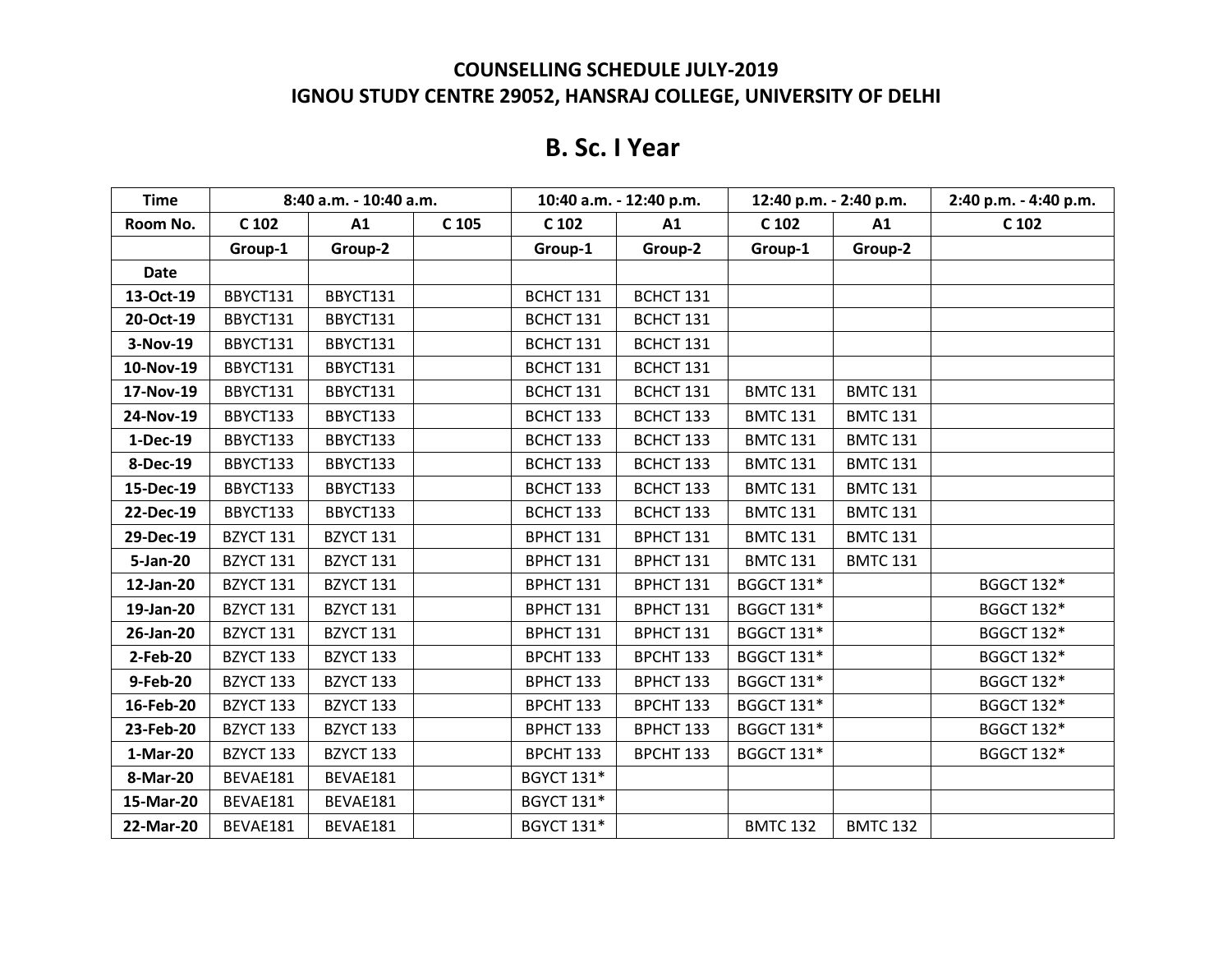| 29-Mar-20  | BEVAE181  | BEVAE181  |          | <b>BGYCT 131*</b> | <b>BMTC 132</b> | <b>BMTC 132</b> |  |
|------------|-----------|-----------|----------|-------------------|-----------------|-----------------|--|
| 5-Apr-20   | BEVAE181  | BEVAE181  |          | <b>BGYCT 131*</b> | <b>BMTC 132</b> | <b>BMTC 132</b> |  |
| 12-Apr-20  | BEGAE 182 | BEGAE 182 | BHDAE182 | <b>BGYCT 133*</b> | <b>BMTC 132</b> | <b>BMTC 132</b> |  |
| 19-Apr-20  | BEGAE 182 | BEGAE 182 | BHDAE182 | <b>BGYCT 133*</b> | <b>BMTC 132</b> | <b>BMTC 132</b> |  |
| 26-Apr-20  | BEGAE 182 | BEGAE 182 | BHDAE182 | <b>BGYCT 133*</b> | <b>BMTC 132</b> | <b>BMTC 132</b> |  |
| $3-May-20$ | BEGAE 182 | BEGAE 182 | BHDAE182 | <b>BGYCT 133*</b> | <b>BMTC 132</b> | <b>BMTC 132</b> |  |
| 10-May-20  | BEGAE 182 | BEGAE 182 | BHDAE182 | <b>BGYCT 133*</b> | <b>BMTC 132</b> | <b>BMTC 132</b> |  |
| 17-May-20  |           |           |          |                   |                 |                 |  |

### **\*subject to availability of approved academic counselor.**

| <b>BBYCT 131 &amp; BBYCT 133</b> |           |           |                 |  |  |
|----------------------------------|-----------|-----------|-----------------|--|--|
| Group No.                        | Enrolment |           |                 |  |  |
|                                  | From      | Т٥        | No. of Students |  |  |
|                                  | 196292424 | 196403855 | 135             |  |  |
|                                  | 196405519 | 197383700 | 132             |  |  |

| <b>BZYCT 131 &amp; BZYCT 133</b> |           |           |                 |  |  |
|----------------------------------|-----------|-----------|-----------------|--|--|
| Group No.                        | Enrolment |           |                 |  |  |
|                                  | From      | Т٥        | No. of Students |  |  |
|                                  | 196292424 | 196396631 | 140             |  |  |
|                                  | 196398570 | 197383700 | 139             |  |  |

| <b>BCHCT 131 &amp; BCHCT 133</b> |           |           |                 |  |  |
|----------------------------------|-----------|-----------|-----------------|--|--|
| Group No.                        | Enrolment |           |                 |  |  |
|                                  | From      | Т٥        | No. of Students |  |  |
|                                  | 196292424 | 196401994 | 230             |  |  |
|                                  | 196402086 | 197383700 | 226             |  |  |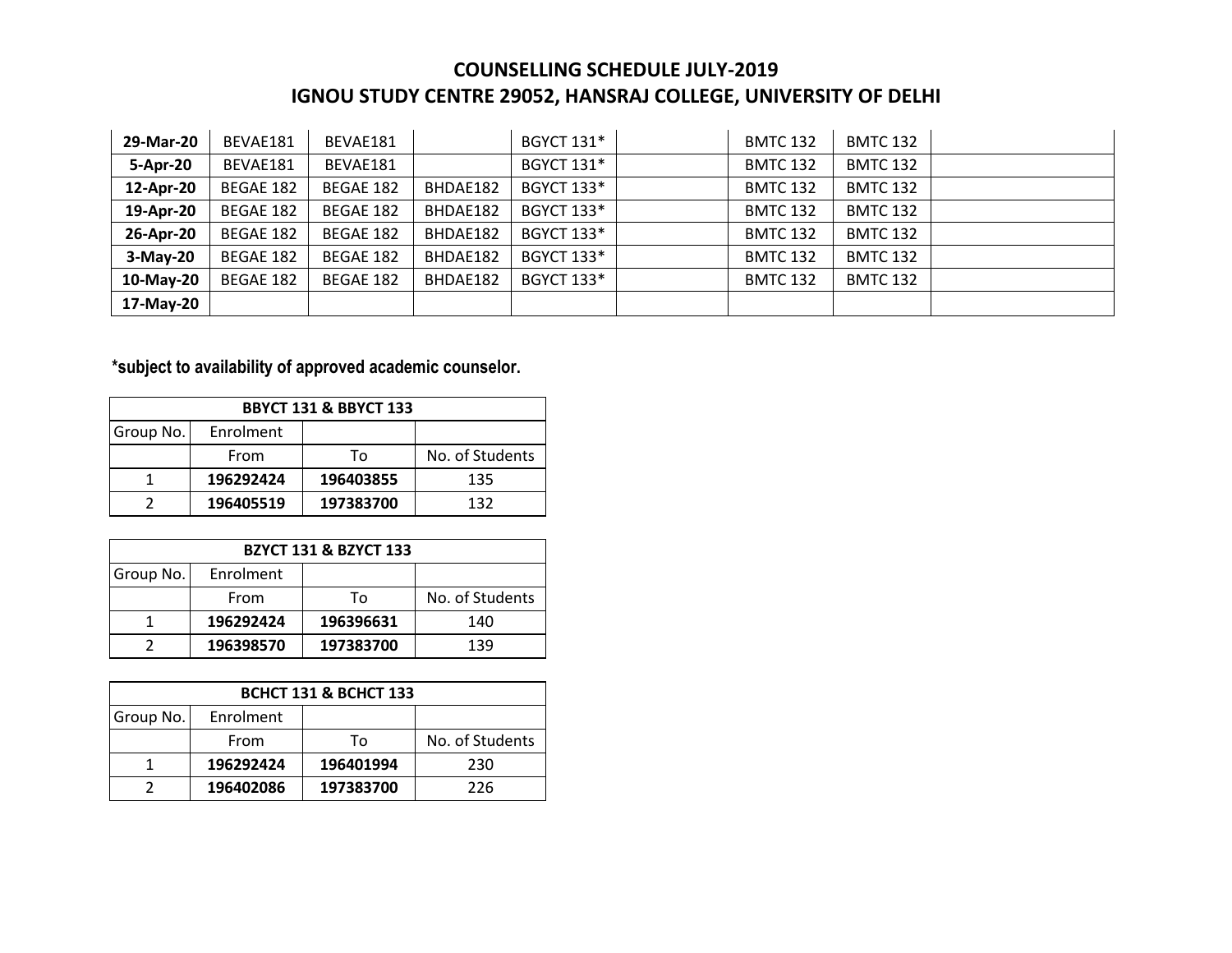| <b>BEGAE 182</b> |           |           |                 |  |  |
|------------------|-----------|-----------|-----------------|--|--|
| Group No.        | Enrolment |           | No. of Students |  |  |
|                  | From      | Т٥        |                 |  |  |
|                  | 196292424 | 196402348 | 260             |  |  |
|                  | 196402434 | 197383700 | 260             |  |  |

| <b>BEVAE 181</b> |           |           |                 |  |  |
|------------------|-----------|-----------|-----------------|--|--|
| Group No.        | Enrolment |           | No. of Students |  |  |
|                  | From      | Т٥        |                 |  |  |
|                  | 196292424 | 196402197 | 270             |  |  |
|                  | 196402348 | 197383700 | 274             |  |  |

| <b>BMTC 131 &amp; BMTC 132</b> |           |           |                 |  |  |
|--------------------------------|-----------|-----------|-----------------|--|--|
| Group No.                      | Enrolment |           | No. of Students |  |  |
|                                | From      | Т٥        |                 |  |  |
|                                | 196293780 | 196444796 | 160             |  |  |
|                                | 196445970 | 196562553 | 158             |  |  |

| <b>BPHCT 131 &amp; BPHCT 133</b> |           |           |                 |  |  |
|----------------------------------|-----------|-----------|-----------------|--|--|
| Group No.                        | Enrolment |           | No. of Students |  |  |
|                                  | From      | Т٥        |                 |  |  |
|                                  | 196294815 | 196403049 | 150             |  |  |
|                                  | 196403260 | 196569650 | 158             |  |  |